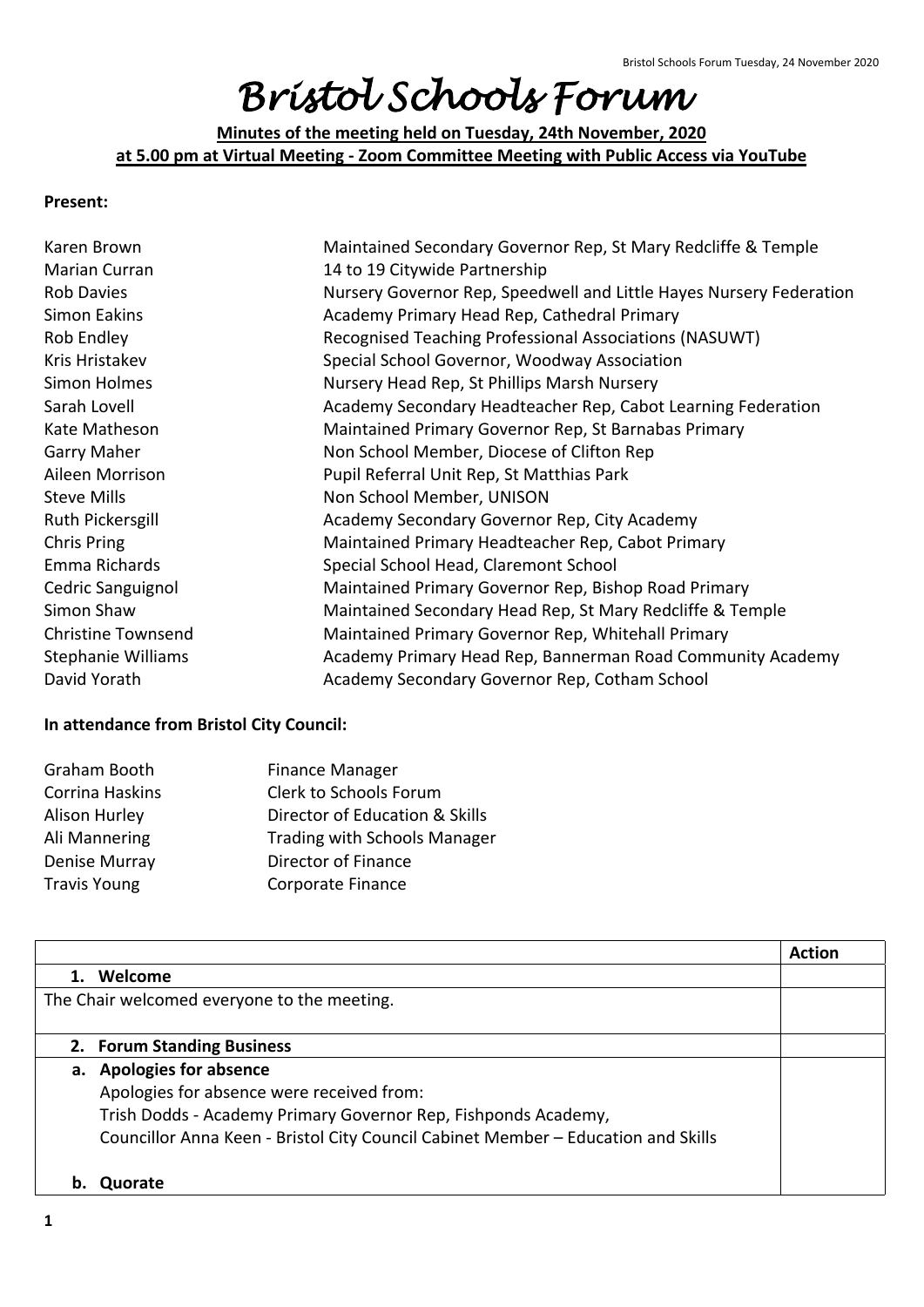The Clerk confirmed the meeting was quorate. **c. Resignations** There were no resignations to report. **d. Appointment of New Members** The Clerk advised of the following new members: Rob Endley – Trade Union Representative Melanie Bunce – Maintained Primary Head Representative, St Barnabas **e. Notification of Vacancies** The Clerk advised of the following Schools Forum Vacancies: One Primary Academy Head Two Primary Maintained Heads Two Primary Academy Governors Two Secondary Academy Heads One Secondary Academy Governor **f. Declarations of Interest** There were no declarations of interest. **3. Chair's Update** The Chair asked Members to undertake the Department for Education produced Schools Forum self-evaluation in order to produce useful feedback on how the Forum could improve. She asked Members to complete the evaluation by the end of the calendar year. [https://assets.publishing.service.gov.uk/government/uploads/system/uploads/attachment\\_dat](https://assets.publishing.service.gov.uk/government/uploads/system/uploads/attachment_data/file/888263/Schools_forum_self-assessment_checklist.pdf) [a/file/888263/Schools\\_forum\\_self-assessment\\_checklist.pdf](https://assets.publishing.service.gov.uk/government/uploads/system/uploads/attachment_data/file/888263/Schools_forum_self-assessment_checklist.pdf) **4. Minutes of the Previous Meeting RESOLVED** - that the minutes be confirmed as a correct record. **5. Verbal Update from Director: Education and Skills** AH gave a verbal update as follows: Acknowledged the ongoing challenges faced by schools as a result of the Covid pandemic and thanked representatives for attending the meeting; Confirmed that, although some time had been diverted to Covid related work, the key priorities of the education transformation programme were still being met; • SEND system transformation update: o The LA was continuing to respond to the Written Statement of Action; o There had been a virtual monitoring visit during November from DfE and NHS England;  $\circ$  There had been 89% completion/near completion against the 66 milestones and a summary would be made public in the local offer as well as being sent to Heads through the bulletin and there would also be a full milestone update to Schools

Forum in January;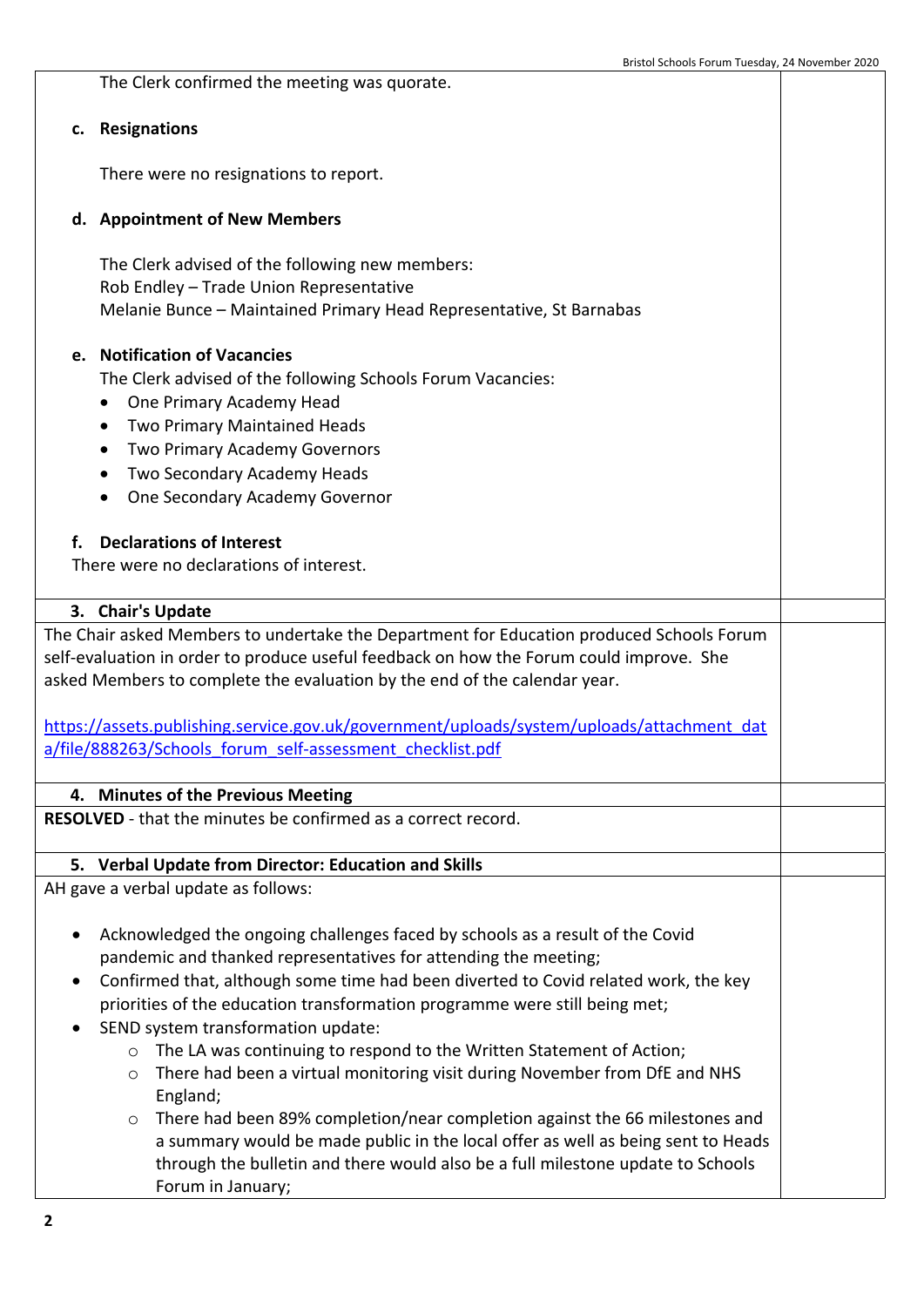- $\circ$  Although 89% compliant, the key area of where milestones had not been met was the strategy to develop additional specialist provision. This strategy, to expand and repurpose space within existing specialist and mainstream schools, was launched in February and 78 expressions of interest were received. However, a setback had occurred during the first lockdown as onsite feasibility studies could not be completed. Although some of the work had since been carried out, further challenges caused by Covid meant that work would be delayed until the spring term.
- Alternative Learning Provision Review: was coming to an end and there would be a report back on the outcome of the review. AH thanked everyone who engaged in the process.
- Y7 sufficiency in East Central: DfE had been unable to progress with opening of the school in Temple Quarter due to delays in securing planning permission. The Council was now working closely with Cabot Learning Federation to identify additional space and capacity and there was a report going to Cabinet in December to look at relocating Sixth Form students in a single site to free up additional space.

AH responded to questions as follows:

- In relation to the sufficiency places, once space in existing schools had been created, the additional 140 students would remain there for the rest of their secondary school education;
- Alternative Provision in mainstream schools would be funded through a service level agreement;
- The relocation of Sixth Form students would this take place from September 2021.

**RESOLVED** that the verbal update be noted.

## **6. Dedicated School Grant (DSG) Budget Monitor 2020-21 (Period 7)**

GB introduced the report and drew attention to the following:

- Period 7 was the period up until the end of October;
- Since the previous period, there had been change in relation to the High Needs Block with the in-year overspend now being forecast as £8m;
- The overspend had largely been associated with top ups due to an increase in both numbers and costs and further details were outlined in appendix 2;
- In special schools there were over 100 more pupils receiving top ups and 400 more in mainstream schools with more pupils in the higher bands. Also Sixth Form colleges had a significant increase in the last couple of years at the cost of an extra £1m per year to the High Needs Block.

AH confirmed that:

- the Education Transformation Programme was designed to improve the SEND system rather than cut costs;
- the increase in number of EHCPs being processed had therefore led to an increase in costs;
- there was also a national trend for an increase in requests for ECHPs;
- in the longer term the financial position would be more stable as the right provision was in place.

In response to a question about what the Local Authority was planning to do to reduce the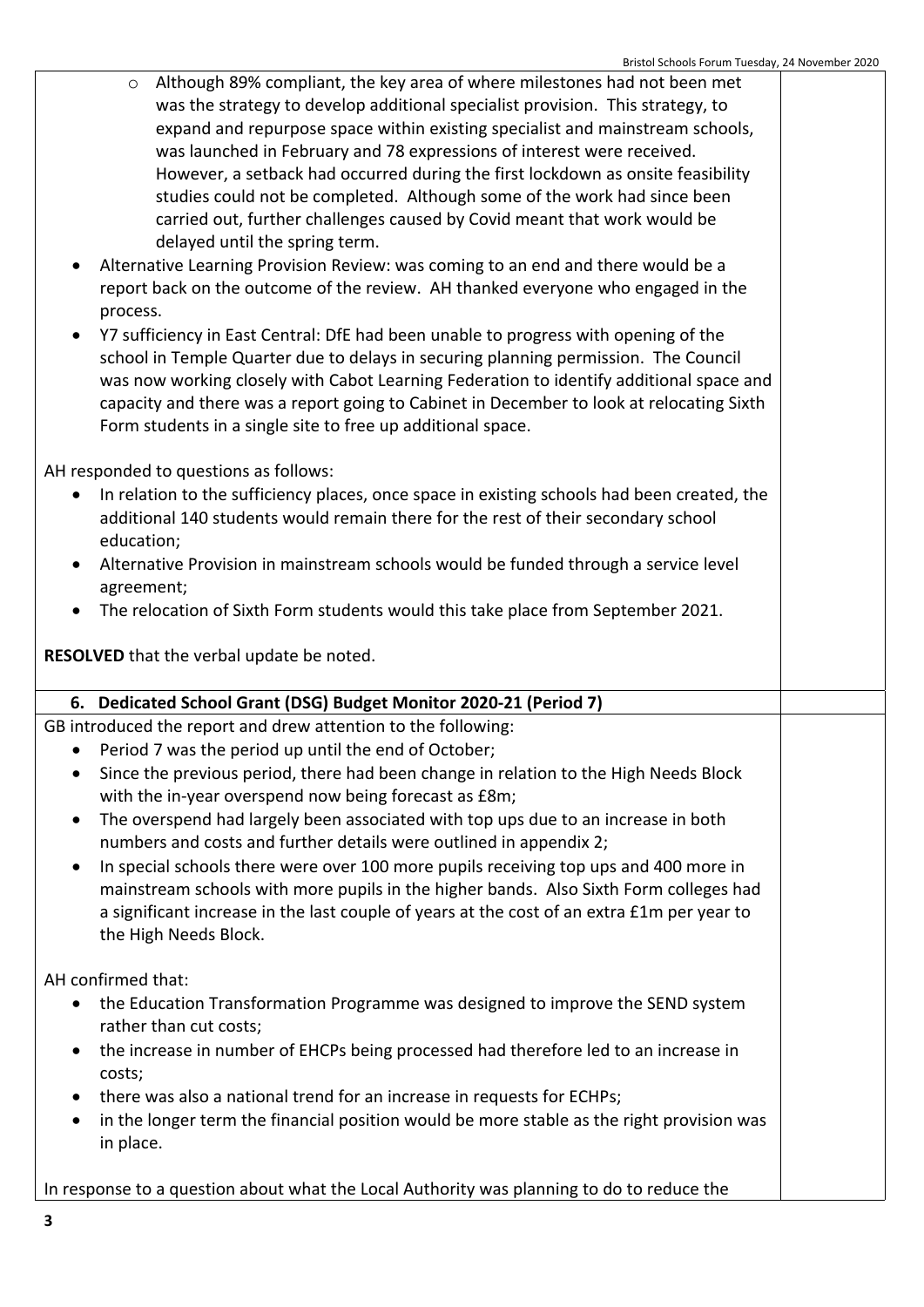deficit in the High Needs Block and why the level of deficit was not identified earlier, the following points were made:

- the position was not sustainable and the LA were looking at a number of options, including lobbying for additional government funding as this was a national problem where the level of funding did not meet the increase in demand for SEND provision;
- The work of Transformation Programme would address the sustainability of the High Needs Block e.g. the LA was investing capital funding into increasing places in the right settings;
- The DfE had issued a deficit management plan for Local Authorities which was a useful tool would be used in conjunction with the longer term business plan;
- The information on how Bristol City Council spent its capital allocation was not the remit of the Schools Forum, but this information could be shared at future meetings;
- Although the increasing deficit had been predicted for a while, a lot of work had needed to be undertaken from a data perspective to give the full picture.

The following responses were given in response to questions raised by Forum Members:

- The increase in deficit was partly due to clearing the backlog of ECHP applications, 639 had been processed so far in the current year compared to 410 for the whole of the previous year;
- It was also acknowledged that schools were not able to meet SEND needs from their budgets and there was a big piece of work linked to ordinarily available provision in schools and part of that was setting a strong foundation that was equitable and consistent across schools; the "belonging strategy" - a wider strategy to make sure SEND students could attend school and have their needs met; the workforce development programme to meet a wide range of needs as part of everyday funding;
- More work was needed to understand the full picture of why there was an increase in applications for both top up funding and EHCPs;
- Bristol was unique in having non-funded ECHPs and this was something that needed to be reviewed;
- In relation to Bristol pupils in other Local Authorities, the banding was based on the individual;
- Local Authorities were still lobbying the government about the lack of SEND funding for further education colleges and it was noted that the work to try and get young people not in employment, education or training (NEET) back into education would impact the SEND funding in colleges;

In response to concerns raised that there was an increasing number of SEND children entering early years/nursery who were not able to see a paediatrician or health visitor to enable them to access early support, AH confirmed that there were some actions in the Written Statement of Action and milestones on early intervention and undertook to provide a detailed update to SH.

DM summed up from a financial perspective:

- The overarching financial position was a significant increase in-year and further work was required to establish whether this would increase further by the end of the year;
- Further work was also required to analyse if any of the additional SEND expenditure was Covid related and therefore whether any additional support from government was available as a Covid response grant;
- In relation to Early Years, it was noted that in previous years the EY block had an underspend and this year there was a forecast overspend which was largely contributed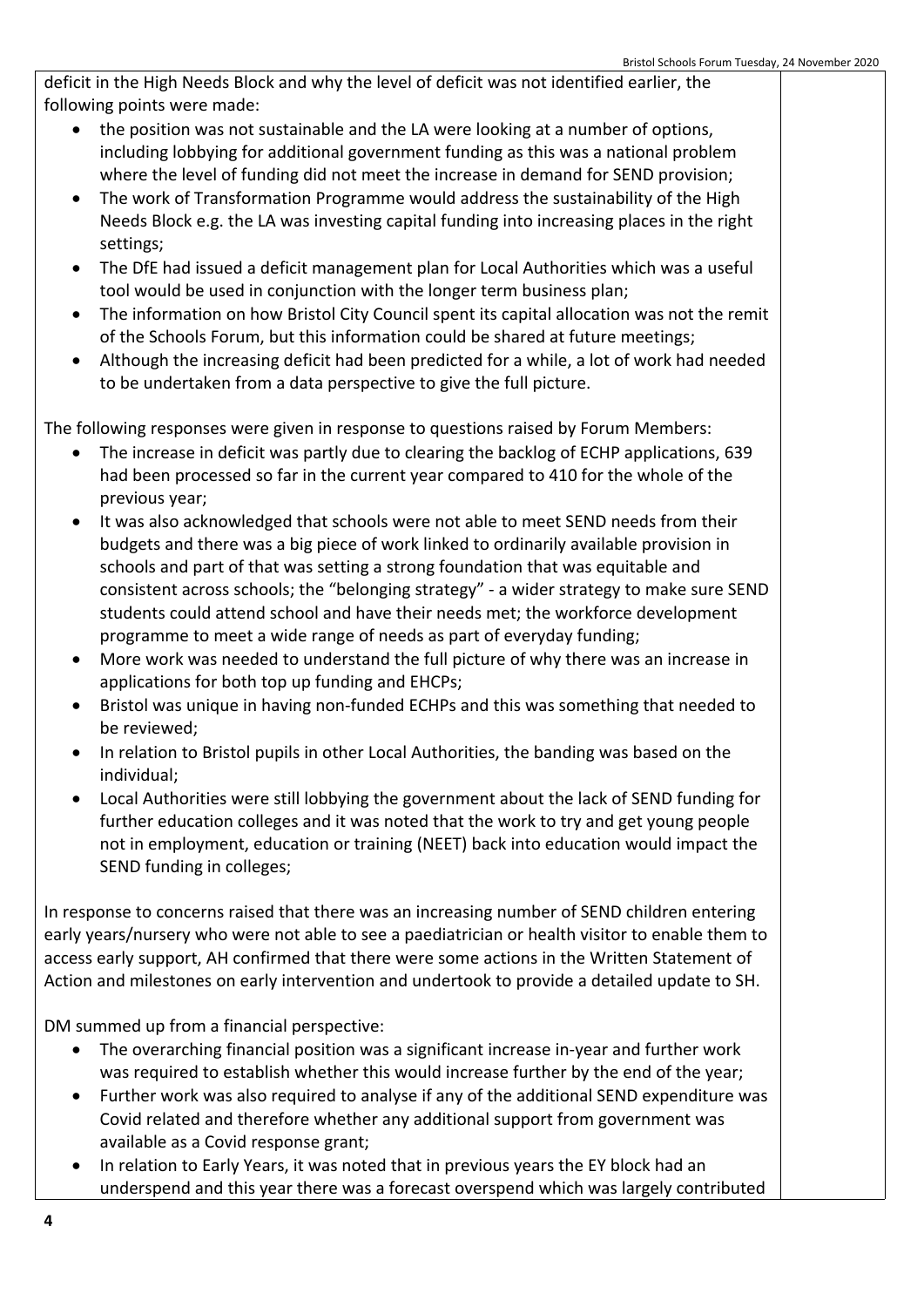to SEND; • Bristol City Council had made significant representations to government, including the monthly returns to the MHCLG; the comprehensive spending review and the Mayor had also written to the Secretary of State; Deficit management plan allowed for a longer term recovery as the reality was that the scale could not continue to grow at the current level. Bristol City Council would need to start discussions with auditors as the DSG deficit now exceeded the level of school reserves for the first time. In response to questioning on the school reserves, DM confirmed that this did not include academy reserves and also that the reserves would have been greater in previous years when the majority of schools were local authority maintained. **RESOLVED** that the in-year 2020/21 position for the overall DSG be noted. **7. Schools Block School Funding Formula 2021/22** The Chair asked members for a steer for the Schools Block/funding formula for 2021/22 in advance of final decisions being taken at the Forum meeting in January. GB outlined the following: The final DfE allocations would be available in January and the data in the report and appendices was provisional based on October 2019 data; • The rules were largely similar to previous years with a few minor amendments; There was still a wish to move to a hard national funding formula, but for 2021/22 there was still discretion for a local funding formula; • There had been a change to the basis for assigning IDACI bands; The teachers' pay and pension grants had been subsumed into the DSG and tweaks had been made to ensure schools would get an additional amount per pupil; • The view of Forum was sought on a block transfer to High Needs of 0.5%; The Minimum Funding Guarantee could be set between +0.5% and 2% and last year an MFG of 0.5% had been agreed; A proposed block transfer of 0.5% was proposed to the High Needs Block to fund education transformation work; It was proposed to keep the lump sum at £125k; Members were asked to support a disapplication for Avanti Gardens. Avanti Gardens used to be an all through school (Steiner School) and was now primary only and so without the disapplication the school would be protected at a higher level rather than being based only on primary factors; There had been a consultation with schools in the beginning of November and a summary of the responses was included in Appendix B; There was no proposal to re-establish the falling rolls fund as very few schools would be eligible. In response to a question about how the schools block subtotal of £280m for 2021/22 compared with the 2020/21 allocation and the overall percentage increase, members were advised that it was difficult to compare, but taking off the £2m allocated for the Growth Fund, the block had increased by 3.1%.

In response to a question about whether some of the gains that schools may get for additional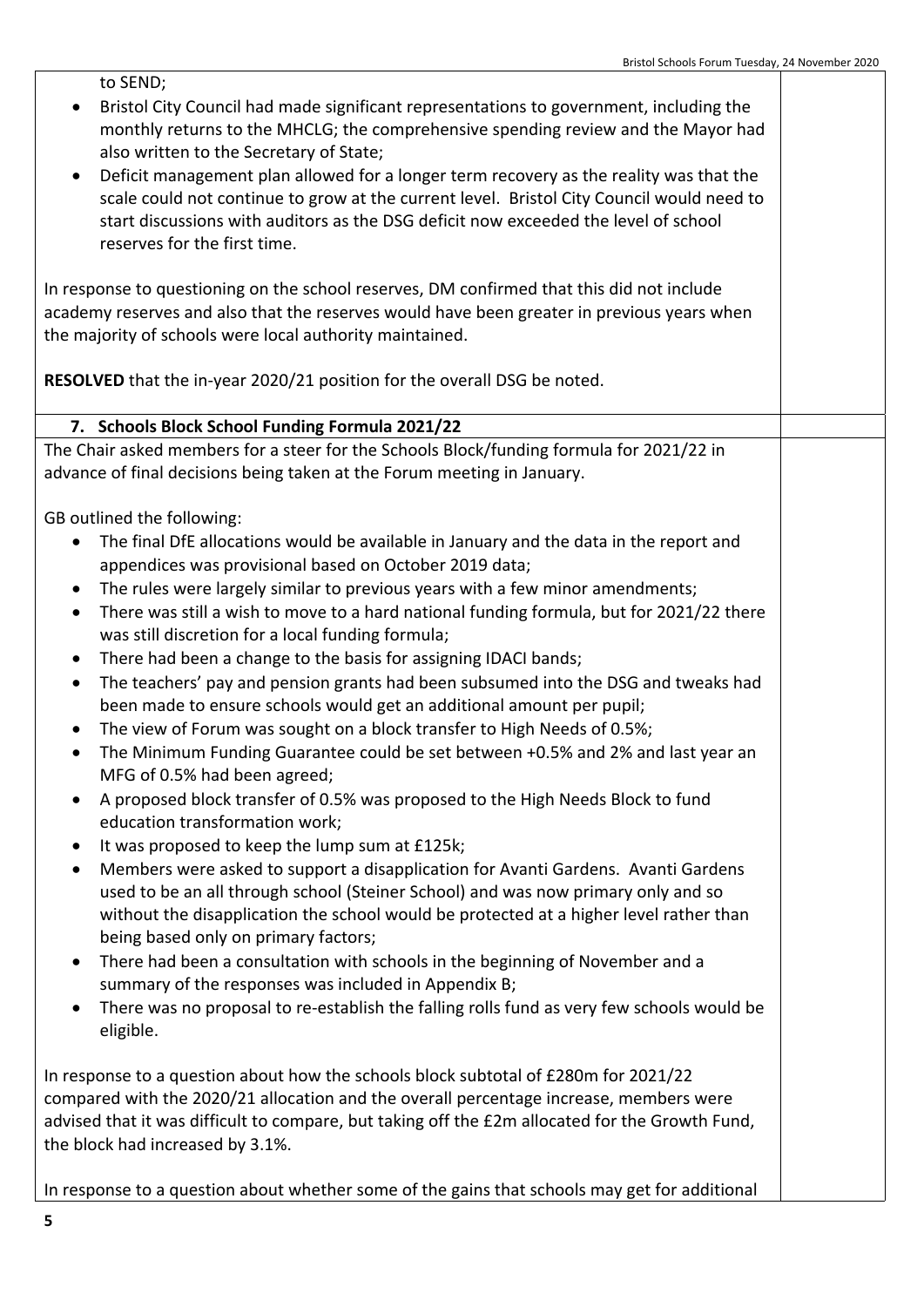| funding may be lost from IDACI re-bandings, it was confirmed that the rebasing would result in                                        |  |  |
|---------------------------------------------------------------------------------------------------------------------------------------|--|--|
| less money being given out through the formula but the minimum funding guarantee was still                                            |  |  |
| positive and so schools would not lose out.                                                                                           |  |  |
|                                                                                                                                       |  |  |
| It was clarified that the extra capacity planned for Year 7 in East Bristol was not included in the                                   |  |  |
| growth fund table as this was a future proposal rather than a known commitment.                                                       |  |  |
|                                                                                                                                       |  |  |
| <b>RESOLVED that:</b>                                                                                                                 |  |  |
| (1) the changes in the formula methodology for 2021/22 be noted;                                                                      |  |  |
| (2) the following proposed arrangements for the 2021/22 mainstream funding formula be                                                 |  |  |
| AGREED subject to a final decision in January 2021:                                                                                   |  |  |
| a. transfer 0.5% to High Needs Block;                                                                                                 |  |  |
| b. set MFG at 0.5%;                                                                                                                   |  |  |
| c. retain lump sum at current level (£125k);                                                                                          |  |  |
| d. allocate any spare funding (after mandated items) to AEN;                                                                          |  |  |
| e. allocate £2m to Growth Fund;                                                                                                       |  |  |
| (3) the submission of the disapplication of the present MFG and use of a recalculated MFG<br>for Avanti Gardens in 2021/22 be agreed. |  |  |
|                                                                                                                                       |  |  |
| 8. De-delegation                                                                                                                      |  |  |
| On behalf of the Maintained Primary School representatives, CP reported that it had been                                              |  |  |
| agreed to continue with the Employee and Premises Insurance until the end of the contract, but                                        |  |  |
| requested that the LA look at Risk Protection Arrangements in school in the future. It had also                                       |  |  |
| been agreed that although the representatives supported the de delegation of Trade Union                                              |  |  |
| facility time, the contribution be paused in the current year in order to use up the reserves.                                        |  |  |
|                                                                                                                                       |  |  |
| Rob Endley made a statement on behalf of the joint teaching unions in support of de-                                                  |  |  |
| delegation of Trades Union facility time.                                                                                             |  |  |
| (1) Forum noted the outcomes of the consultation on school funding arrangements;                                                      |  |  |
| (2) Maintained primary school representatives of Schools Forum voted on the de-                                                       |  |  |
| delegation of the following services at the amounts per pupil indicated for 2021-22:                                                  |  |  |
| a) Employee and Premises Insurance £31.06 AGREED                                                                                      |  |  |
| b) Assessment of eligibility for free school meals £1.14 AGREED                                                                       |  |  |
| c) Maternity supply cover £31.17 AGREED                                                                                               |  |  |
| d) Schools in financial difficulty AGREED to de delegate but carry forward from previous year                                         |  |  |
| e) Trades Union facility time AGREED to de delegate but carry forward from previous year                                              |  |  |
| f) Education psychology NOT AGREED                                                                                                    |  |  |
|                                                                                                                                       |  |  |
| (3) Maintained secondary school representatives AGREED the de-delegation of the                                                       |  |  |
| following services at the amounts per pupil indicated for 2021-22:                                                                    |  |  |
| a) Employee and Premises Insurance £39.38;                                                                                            |  |  |
| b) Assessment of eligibility for free school meals £1.14;                                                                             |  |  |
| c) Maternity supply cover £45.27;                                                                                                     |  |  |
| d) Trades Union facility time £3.85;                                                                                                  |  |  |
| e) Health and safety roving reps £0.91;                                                                                               |  |  |
| f) Education psychology £5.63.                                                                                                        |  |  |
| 9. Trading with Schools Annual Report                                                                                                 |  |  |
|                                                                                                                                       |  |  |